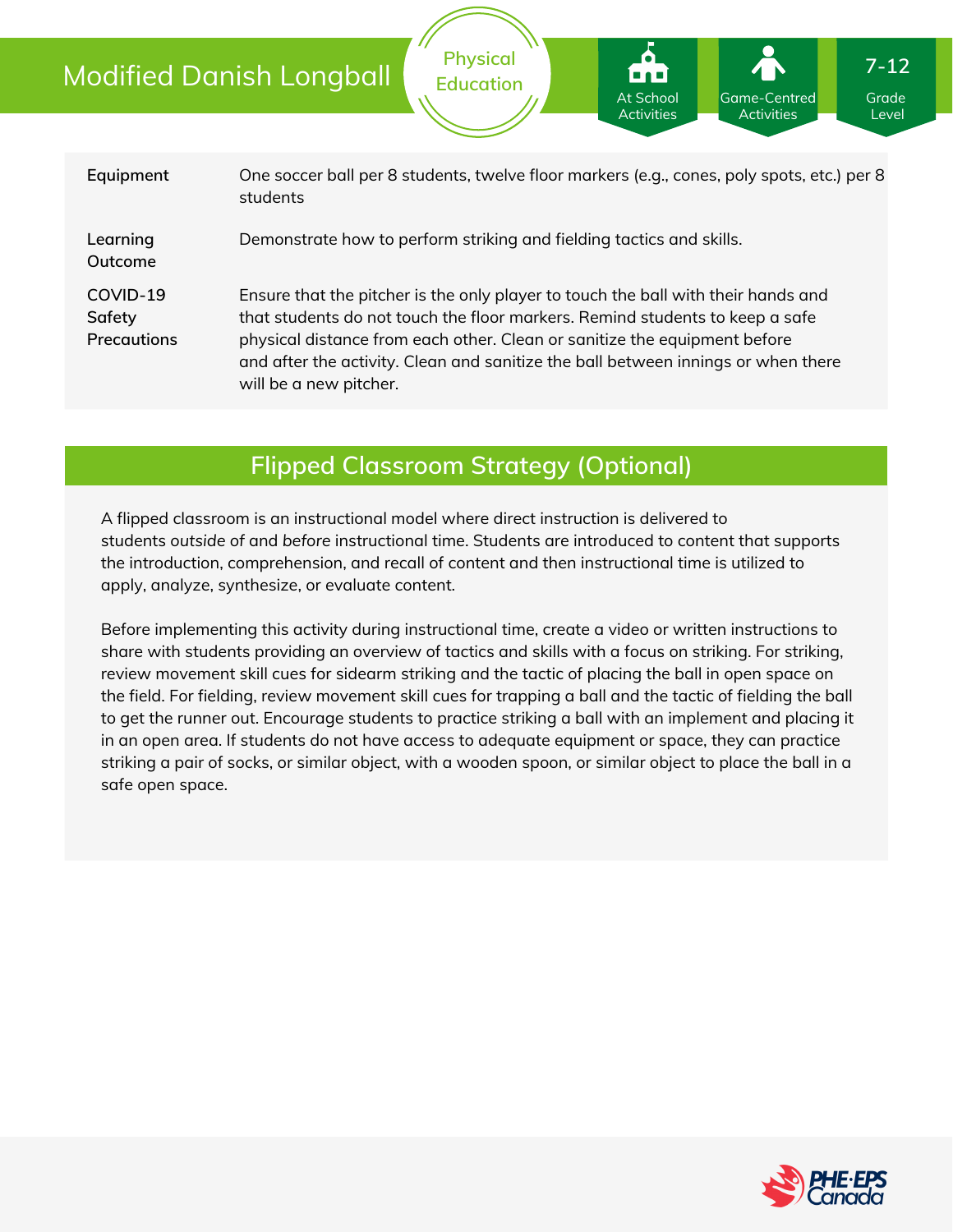

**Physical Education**

Use four floor markers to create rectangular playing areas in a safe space for groups of eight students. Within each playing area, place four floor markers in a one metre by one metre square at one end of the playing area and four floor markers in a square at the other end of the playing area.

As a large group, review and practice tactics and skills for striking and fielding. If utilizing a flipped classroom strategy, remind students to apply what they learned or reviewed about striking in advance of the activity.

Divide students into groups of eight and assign each group a playing area. Groups of eight break up into an offensive group with four players and a defensive group with four players. The offensive group stands behind one of the squares which represent the striking box. The defensive group stands anywhere within the playing area except within either of the smaller squares. One player in the defensive group acts as the pitcher and is the only player to touch the ball with their hands each inning.

One offensive player moves to within the striking box and is pitched the ball along the ground. The offensive player (the striker) strikes the ball with their foot and starts running to the square, representing the base, at the opposite end of the playing area. The other defensive players move to trap or retrieve the ball with their feet and pass and dribble it to the base aiming to reach the base before the striker. The ball must land within the playing area when the striker kicks it but can bounce out of bounds to be retrieved by the defensive group. If the ball lands out of bounds or is missed by the striker, they have a total of three attempts to successfully kick the ball before being considered out. If the defensive group moves the ball by passing or dribbling with their feet to the base before the striker arrives, the striker is out. If the striker arrives to the base before the defensive group, they can choose to either stay at the base or run back to the striking box to try to score a point. If they return to the striking box before the defensive group reaches the base, they earn a point for their group. If the defensive group reaches the base before they reach the strike box, they are out and receive no points. If the striker chooses to stay at the base, they can choose to run to the striking box to score a point when the next player strikes the ball. They can also choose to stay at the base. Two offensive players can be on base at once. The offensive group each has a turn batting and then groups switch on offense and defense. Play for an allotted amount of innings.



Grade Level

7-12

Game-Centred Activities

At School Activities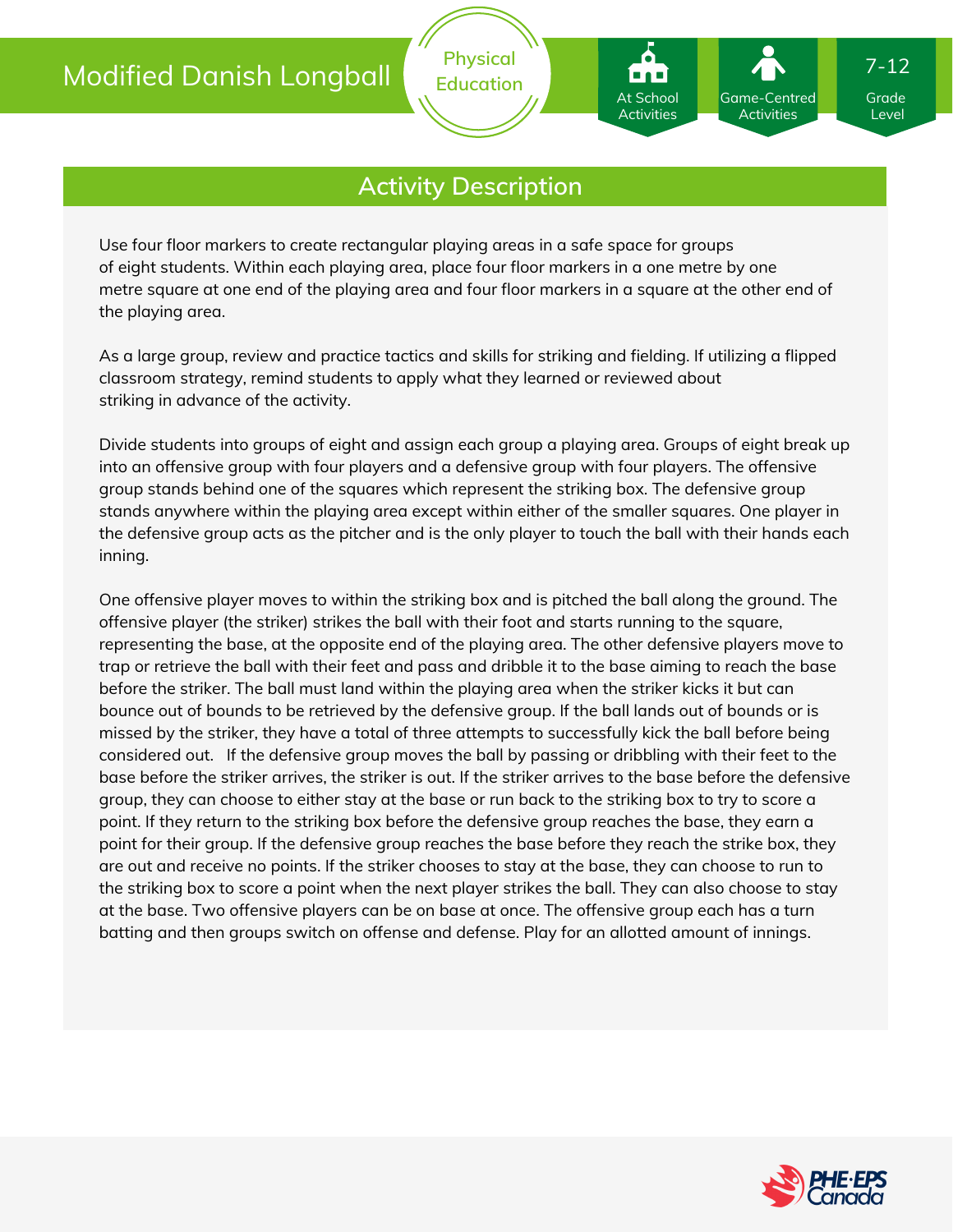**Physical Education**

Game-Centred Activities At School Activities

Grade 7-12

Level

# **Physical Education**



#### **MOVE**

**Develop psychomotor skills, tactics, and strategies that facilitate a variety of physical activities across diverse environments.**

#### **THINK**

**Develop cognitive skills and strategies for a variety of movement contexts that facilitate critical thinking, decision making, and problem solving.**



#### **FEEL**

**Develop affective skills and strategies that facilitate healthy and safe relationships with themselves, with others, and with their environment.**

#### **ACT**

**Practice behaviour skills and strategies that facilitate movement competence and confidence.**



# **Competencies Reflection Questions**

Reflection is important to support learning during physical education. Consider asking students the reflection questions below and discuss the answers together.

- *When running to the base as the striker what did you consider when choosing to either stay on the base or run back to the striking box for a point?*
- *When fielding the ball, what strategies did your group use to move the ball quickly to the base to try to get the striker out?*



# **Inclusion Considerations**

Modifications can be made to a variety of activity components to ensure inclusion. As you plan activities, consider how everyone can be involved and how to modify or adapt the activities to ensure the full inclusion of all. The STEP framework provides modifications to the following activity components space, task, equipment, and people.

| Space                                   | <b>Task</b>                                                                                                                                                                                                         | Equipment                                                                                                      | P<br>People                                                                                                   |
|-----------------------------------------|---------------------------------------------------------------------------------------------------------------------------------------------------------------------------------------------------------------------|----------------------------------------------------------------------------------------------------------------|---------------------------------------------------------------------------------------------------------------|
| Reduce the size of the<br>playing area. | Set up different targets<br>around the playing<br>space and have<br>students bat a ball off<br>a tee aiming to have the<br>ball land or hit one of<br>the targets. Clean and<br>sanitize the bat after<br>each use. | Strikers can use an<br>implement to strike the<br>ball. Clean and sanitize<br>the implement after<br>each use. | Provide verbal cues for<br>where to run on offense<br>and where to pass or<br>dribble the ball on<br>defense. |